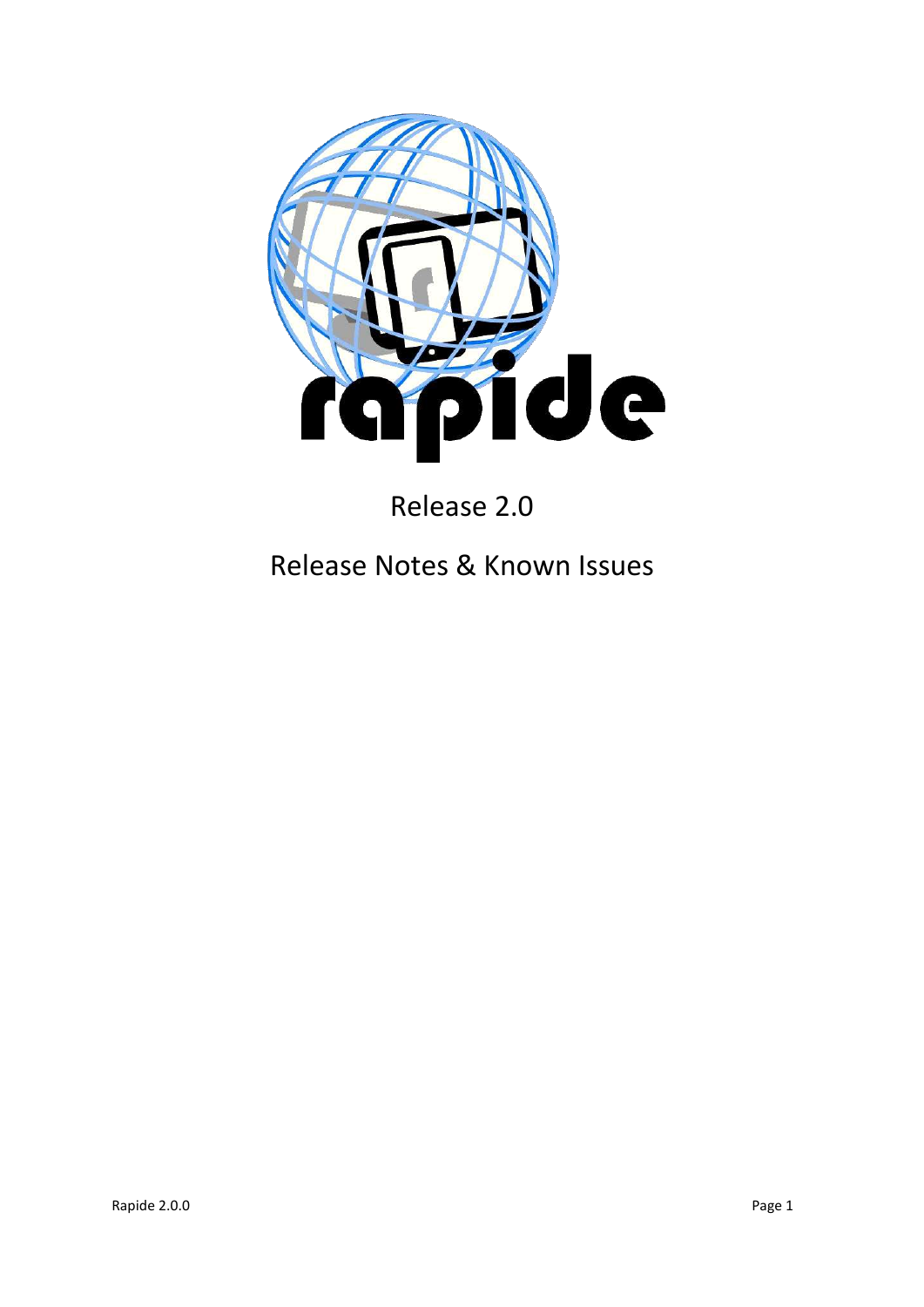# **Contents**

|              | <b>New Functionality (2.0.0)</b> | 3 |
|--------------|----------------------------------|---|
|              |                                  |   |
|              |                                  |   |
|              |                                  |   |
|              |                                  |   |
|              |                                  |   |
|              |                                  |   |
|              |                                  |   |
| <b>Fixes</b> |                                  | 4 |
|              |                                  |   |
|              | <b>Known Issues</b>              | 4 |
|              |                                  |   |
|              |                                  |   |
|              |                                  |   |
|              |                                  |   |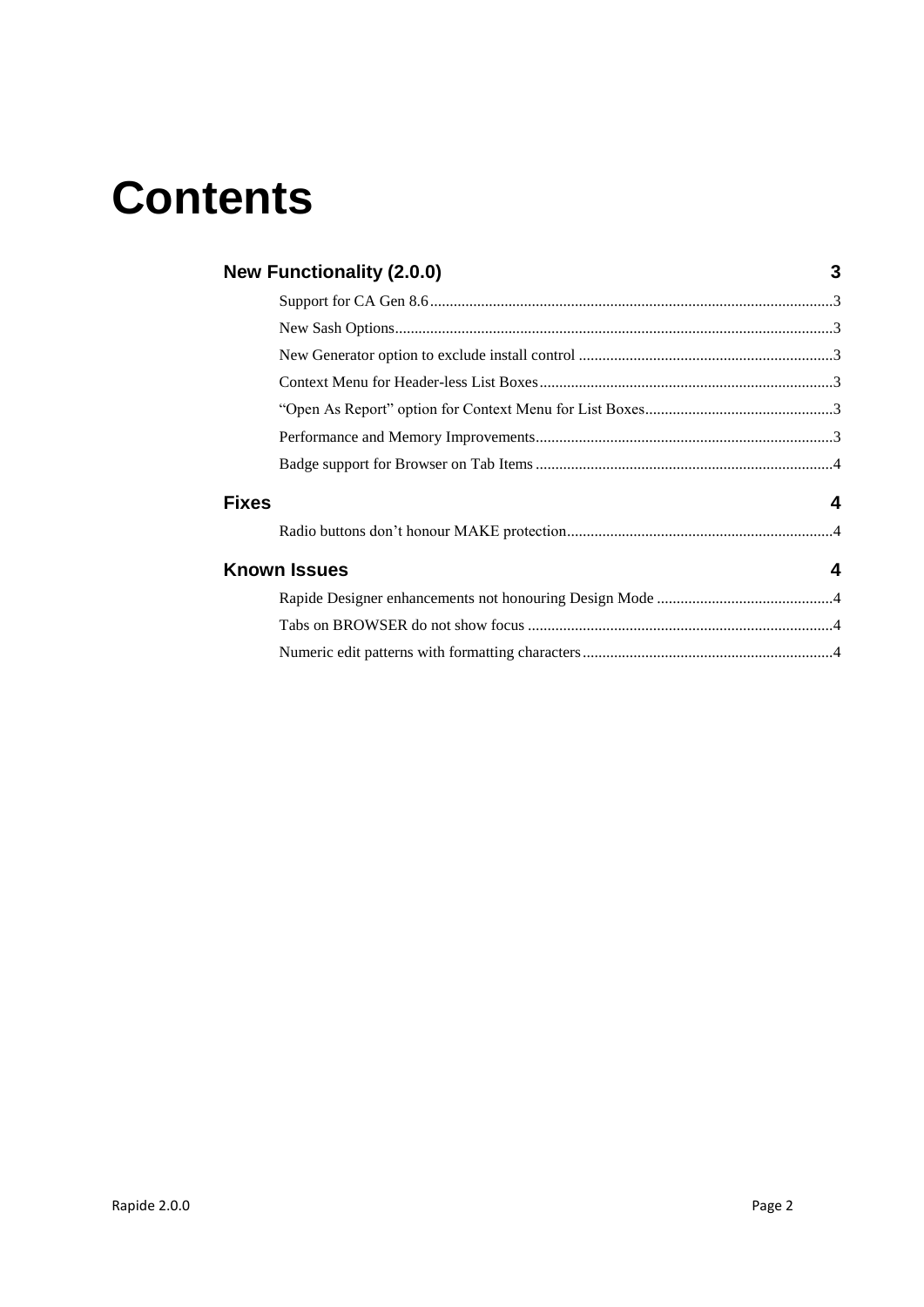# <span id="page-2-0"></span>**New Functionality (2.0.0)**

The following features have been added in Release 2.0.0

### <span id="page-2-1"></span>**Support for CA Gen 8.6**

Rapide 2.0 provides support for building applications with CA Gen 8.6.

#### <span id="page-2-2"></span>**New Sash Options**

In previous releases, the orientation property for a sash could be set to either Horizontal or Vertical. The sash position was remembered from the top of the window for Horizontal and the left of the window for Vertical. These options have been renamed "Horizontal from Top" and "Vertical from Left" and new options provided "Horizontal from Bottom" and "Vertical from Right" to specify that the sash position is remembered from the bottom or right of the window.

#### <span id="page-2-3"></span>**New Generator option to exclude install control**

When performing a build or assemble, the Rapide Generator builds "install control" files from the model and for complex models this process can take most of the time required for a build and assemble. If the calling structure of the application has not changed then the install control files do not need to be refreshed. A new checkbox "Do not generate install control" can be ticked to bypass the generation of the install control files. Note that if you change the calling structure for example by adding a new action block, then you should not check this option otherwise the build and/or assemble will fail.

#### <span id="page-2-4"></span>**Context Menu for Header-less List Boxes**

Previously, if a list box has no column headers, it was impossible to access the context menu, because this is where you have to right-click for the context menu to appear. Now, for header-less list boxes, an additional '…' control is attached to a corner of the list box which allows you access to the context menu. By default it is not shown, but you can use a new rapide.properties token

(LISTBOX\_CONTEXT\_MENU\_HEADERLESS\_LOCATION) to control which corner it appears in. Other options allow you to define the offset from the corner, giving you accurate positioning relative to the list box. CSS theming sections are provided too, where you can further customise the appearance of this ellipsis control.

This ellipsis feature is available for BROWSER and DESKTOP targets, although the theming part is only for BROWSER.

#### <span id="page-2-5"></span>**"Open As Report" option for Context Menu for List Boxes**

A new option to 'Open As Report' is provided for list boxes, via the context menu, which creates an HTML file of the list box data. A new user exit method is exposed for this so you can customise the HTML file. Once produced, the HTML file is launched in a new browser (tab or pop-up depending upon your browser's security). This feature is available for BROWSER and DESKTOP targets.

#### <span id="page-2-6"></span>**Performance and Memory Improvements**

When using RAP3.1 as the target for BROWSER applications, this gives the benefit of better performance by optimizing change detection of widgets between browser and the application server, avoiding unnecessary network traffic. It also includes a new mechanism called *preserve-on-demand* that tracks changes to common widget properties and avoids data comparisons entirely for those properties that haven't been touched in the process of a request. The overall effect is that server load and average response times drop significantly.